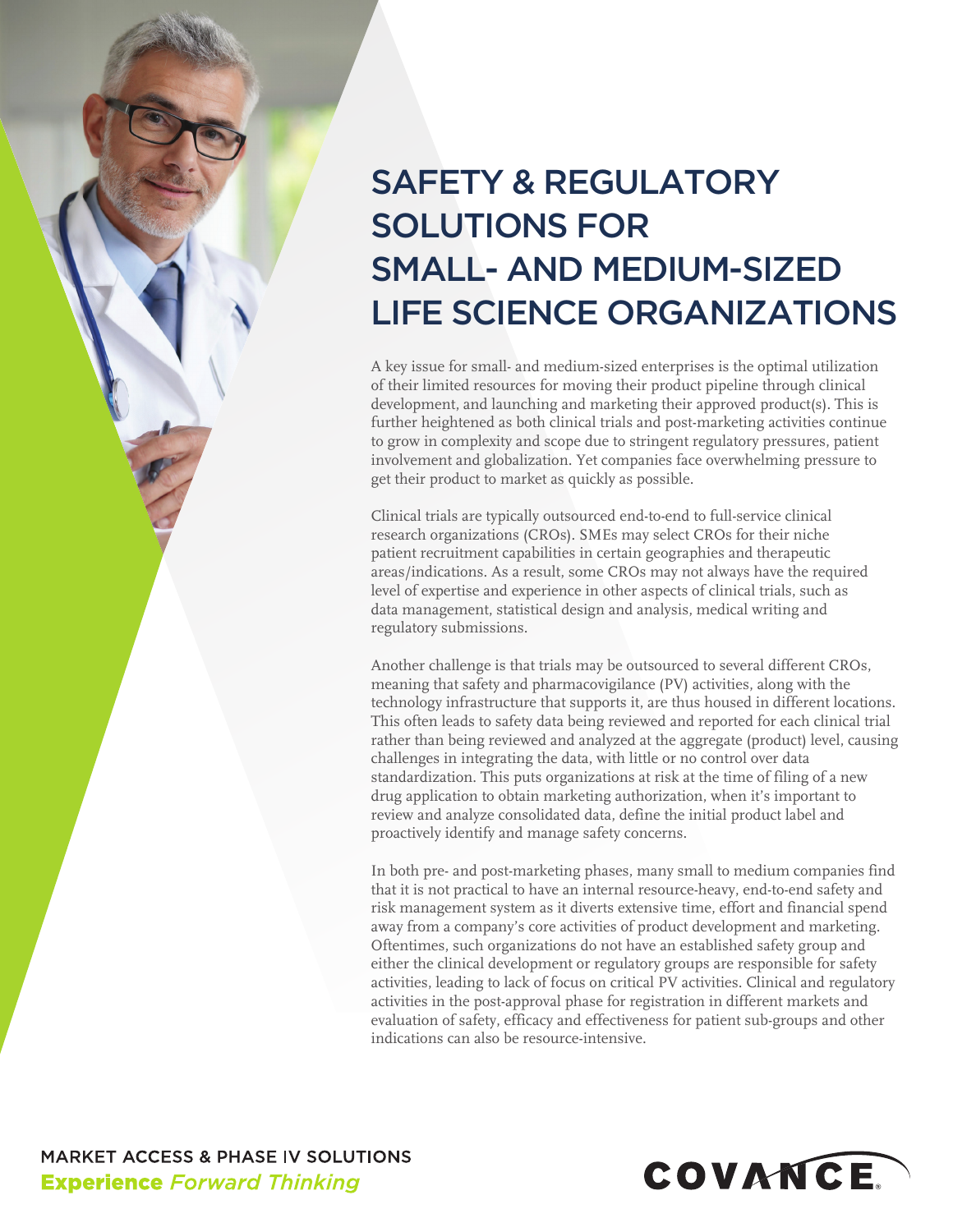## EMBRACING NEWER STRATEGIES

Within the clinical trial environment, a comprehensive understanding of the safety profile of a product often requires evaluation of safety data across all completed and ongoing clinical trials, as well as of any other drugs in the same class. Multiple key safety surveillance activities play a critical role in enabling a comprehensive evaluation of the evolving safety profile of innovator molecules and biologics that are still in clinical development. These include deployment of a relevant safety surveillance plan (SSP), evaluation of individual study data by an external Data Monitoring Committee (DMC), review of aggregate safety data by an internal Safety Assessment Committee (SAC) and performing Analysis of Similar Events (AoSE) for individual expeditable cases.

In accordance with the FDA guidance for industry regarding safety assessment for IND safety reporting (Dec 2015) and the subsequent revisions in 2017, the sponsor is expected to follow a systematic approach to safety surveillance using an SSP and conducting regular SAC meetings to review ongoing data. A properly constituted SAC is multidisciplinary in its composition and would typically meet more frequently than a DMC. The SAC periodically reviews specific accumulating aggregate safety data collected across multiple studies (completed and ongoing) and any other sources, analyze the data and after unbiased assessment makes recommendations regarding whether the safety information meets FDA criteria for IND safety reporting. Also, by analyzing similar events, sponsors ensure they meet the need to evaluate a suspected adverse reaction in the context of other related reports or adverse events, including those that occurred in the placebo or active comparator group.

Thorough review and analysis of all aggregate data in real time is particularly important in the context of the FDA's guidance. This timely reporting of meaningful safety information allows the FDA to consider whether any changes in study conduct should be made beyond those initiated by the sponsor and allows investigators to take any essential steps to protect subjects. Besides ongoing safety data review, it is also imperative to evaluate efficacy of the investigational product across clinical trial sub-groups and closely partner with key stakeholders to develop the emerging benefit-risk profile prior to final drug dossier submission for gaining marketing approval.

Post-marketing approval, management of all key PV activities for the approved product gains precedence and establishing a comprehensive PV organization in-house can be quite challenging. This is because dedicated and experienced professionals are required to manage both PV operations as well as the enabling technology architecture/infrastructure. On the technology side, implementing validated, regulatory-compliant PV systems requires significant investment in a robust quality management system (QMS) and the right expertise to select, implement and support the right solution(s). Yet, the amount of the safety data is often relatively low and volume surges are highly unpredictable, therefore not always justifying the expenditure.

Similarly, on the PV operations side, associated responsibilities such as aggregate safety reporting, benefit-risk evaluation, signal detection and management and development of risk management plans are becoming more complex and resource-intensive. Across Europe and several other countries, including Australia, Canada and Japan, specific regulatory mandates have included the need to have a qualified person responsible for PV (QPPV), which poses additional operational challenges to SMEs.

SMEs can benefit by embracing newer strategies to manage their responsibilities during clinical development and in the post-approval phase. Specifically for management of safety activities, an optimized solution can be achieved by using functional service providers (FSPs), who can provide end-to-end integrated safety support including reporting and assessment of all safety data in a centralized database, compliance to required clinical safety monitoring norms and standards (e.g., SSP, SAC) and essentially partner with the pharmaceutical company to help market the product by setting up required PV systems and processes to efficiently manage end-to-end PV activities for the marketed product. Using niche FSPs that specialize in areas of statistical design and analysis, clinical data management and PV, while using the best-fit CROs to optimize patient recruitment and manage clinical trial conduct ensures the best strategy is implemented.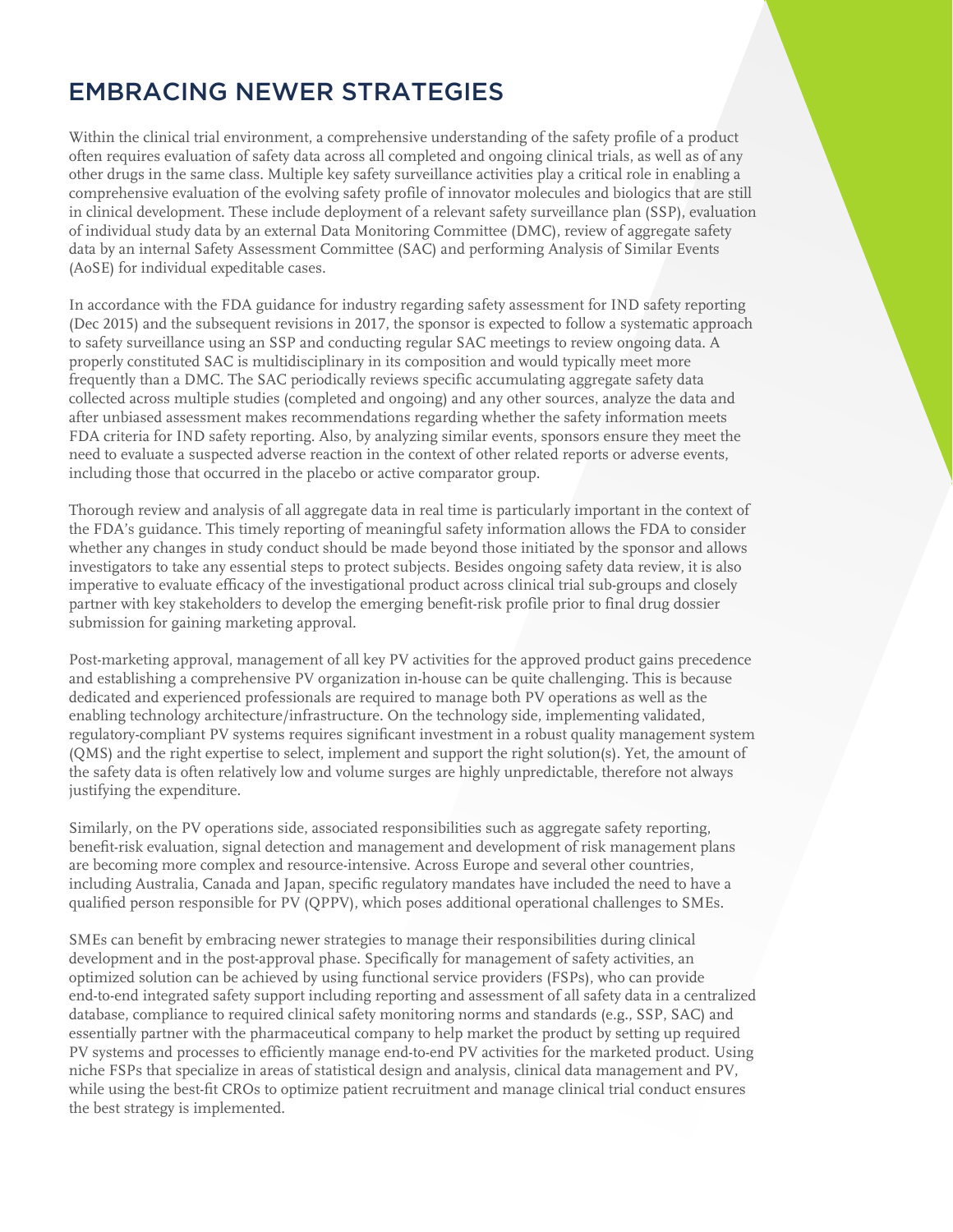# SMALL BIOTECHS AND EUDRAVIGILANCE

Small biotechnology companies' needs are focused on supporting the clinical development program for novel therapies using new technologies. Because of this, we have seen that the resources as well as the experience these companies have can be somewhat limited when it comes to PV, which typically comes in at a later stage and may not be high on the priority list.

Another big challenge observed, particularly for non-EU-based companies, in recent years is around registration with the European Medical Agency (EMA) and EudraVigilance(EV). The many U.S.-based small biotech companies often know the PV regulations in the U.S., but they are not aware that European agencies have more lengthy and complicated processes. EMA requires a legal representative (LR) for conducting trials in the EU region and need a responsible person (RP) for performing safety tasks. These are two different entities playing different roles, which can be confusing to organizations new to the European market. With the recent changes in EV, the EMA has actually made this process more streamlined, but only experienced companies or individuals understand the nuances involved.

Small and medium biotechs can invest in getting an experienced individual who can project-manage this according to the steps and the processes described by EMA. There are specific forms and authorization letters along with cover letters that both LR and sponsor/company should duly sign. The RP needs to then upload these and register themselves with EV for the particular company and then create users who can take over the functions within EV and start submitting SUSARs.

With the changes in the regulations and the requirements, it is advisable to take help from an experienced service provider who can manage this end-to-end.

## COMMON REGULATORY AND SAFETY-RELATED PITFALLS DURING THE PRODUCT LIFECYCLE

Compliance to safety regulations is of the utmost importance. Regulatory compliance may be compromised if appropriate standard operating procedures (SOPs) and safety management practices are not in place. Suboptimal processes and non-compliance issues can in turn lead to higher costs through missed work, rework or low-quality output. Regulatory authorities such as the U.S. FDA issue warning letters for critical regulatory violations observed during inspections. Consequences of the warning letters can be serious, such as the loss of trust by patients and health care practitioners, damaging effect on stock prices or negative impact on approval of future submissions. The FDA's enforcement actions can include product recall, seizure, injunction, administrative detention and civil money penalties and/or prosecution.

Figure 1 depicts several critical safety and regulatory related activities that are part of the product lifecycle, from preclinical development through Phase IV. However, smaller organizations are often unable to prioritize these activities and may not have the expertise or resources to undertake all activities themselves. These companies typically have a small team that is responsible for all of the clinical, safety and regulatory activities. Not having distinct and specialized teams often impacts the appropriate prioritization of the various critical activities.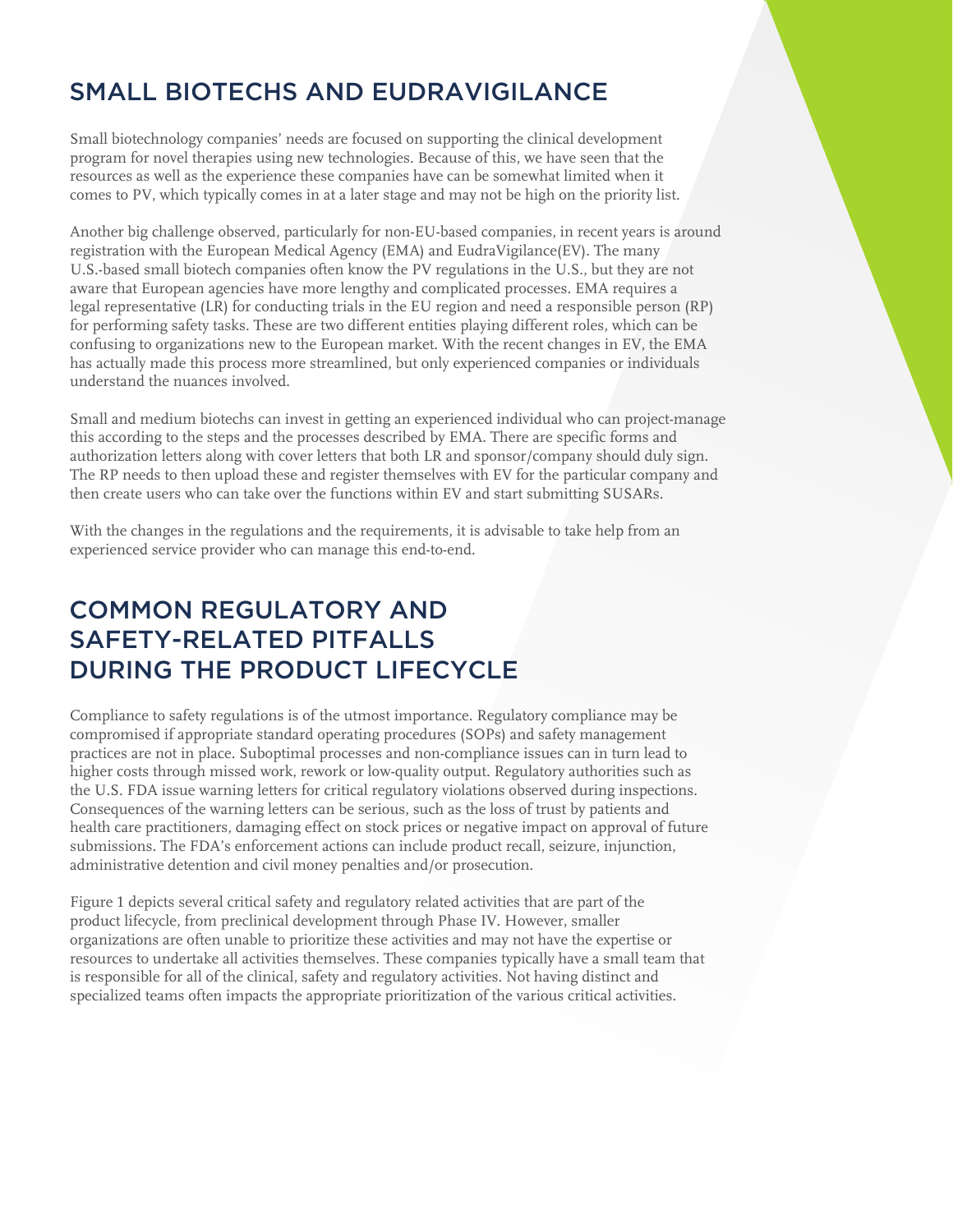

#### Figure 1: Critical safety and regulatory activities during the product lifecycle.

The most common pitfalls in safety monitoring during the product lifecycle include failure to:

- ▸ Integrate multiple safety databases, required for comprehensive aggregate safety review
- ▸ Develop robust written SOPs and work instructions for safety management
- ▸ Perform safety activities in accordance with those SOPs
- ▸ Analyze, review and document all pertinent clinical safety data (adverse events, events of interest, laboratory data and other investigations)
- ▸ Review and update IB on a timely basis
- ▸ Coordinate case submissions to regulators, ethics committees and investigator sites across multiple clinical studies, as required and within timelines
- ▸ Submit DSUR/IND Annual Reports per schedule and applicable regulations
- ▸ Manage the Development Core Safety Information and assess expectedness according to EU requirements
- ▸ Ensure audit and inspection readiness at all times

The analysis and reporting of safety data from clinical trials may not be of the desired robustness and quality, which may cause lengthy delays in submissions even if the patient recruitment timelines are met. This would have significant financial implications, particularly for smaller companies.

#### OUTSOURCING – KEY DECISION DRIVERS

There are three key areas of consideration that determine and drive an organization's decision process to outsource clinical, safety and regulatory activities: people, process and technology (Figure 2).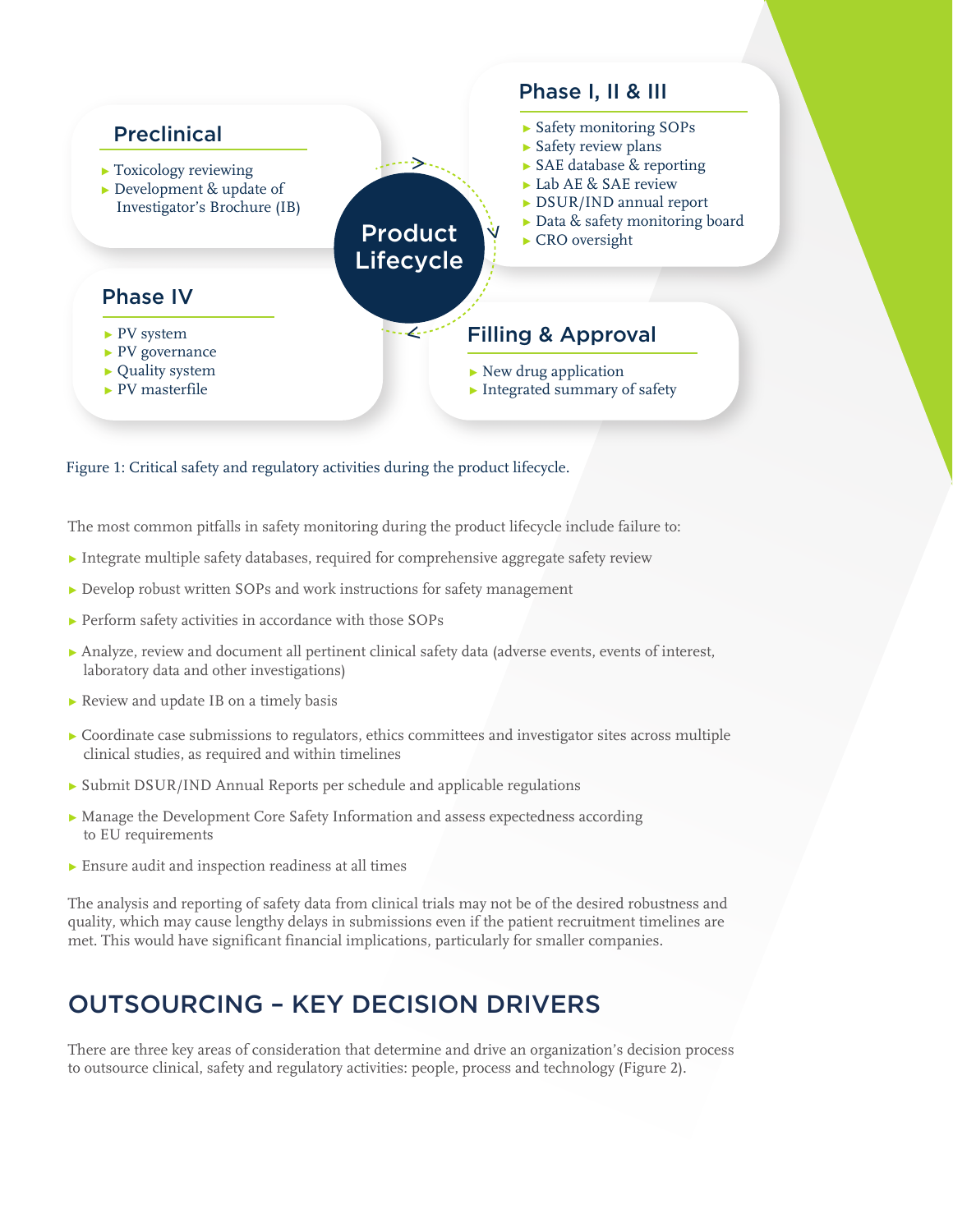

Figure 2: Key considerations for outsourcing clinical, safety and regulatory activities.

### THE PEOPLE FACTOR

Work force limitations with respect to cost and flexibility are an important consideration for SMEs, and external vendors can provide a flexible flow of qualified, competent and specialized personnel. Expertise across distinct work streams including safety, medical, clinical, biometrics, regulatory and technology can be easily leveraged to get the full range of expertise necessary for meeting expected quality standards and regulatory compliance. All of this is possible without the need for the companies to themselves recruit, train and retain dedicated staff.

Spikes and boluses (both planned and unplanned) are a reality in PV, especially with marketed products, and companies need to be ready with a plethora of options to handle different types of spikes (of varying intensity and duration), as seen in Figure 3. Working with an outsourcing partner allows convenient access to a broader pool of staff within the supplier's organization. Resources can be trained and deployed within weeks to manage the increased workload (for planned as well as unplanned volume surges/boluses) and can then be withdrawn as needed, providing flexible and cost-effective resourcing solutions for surge management.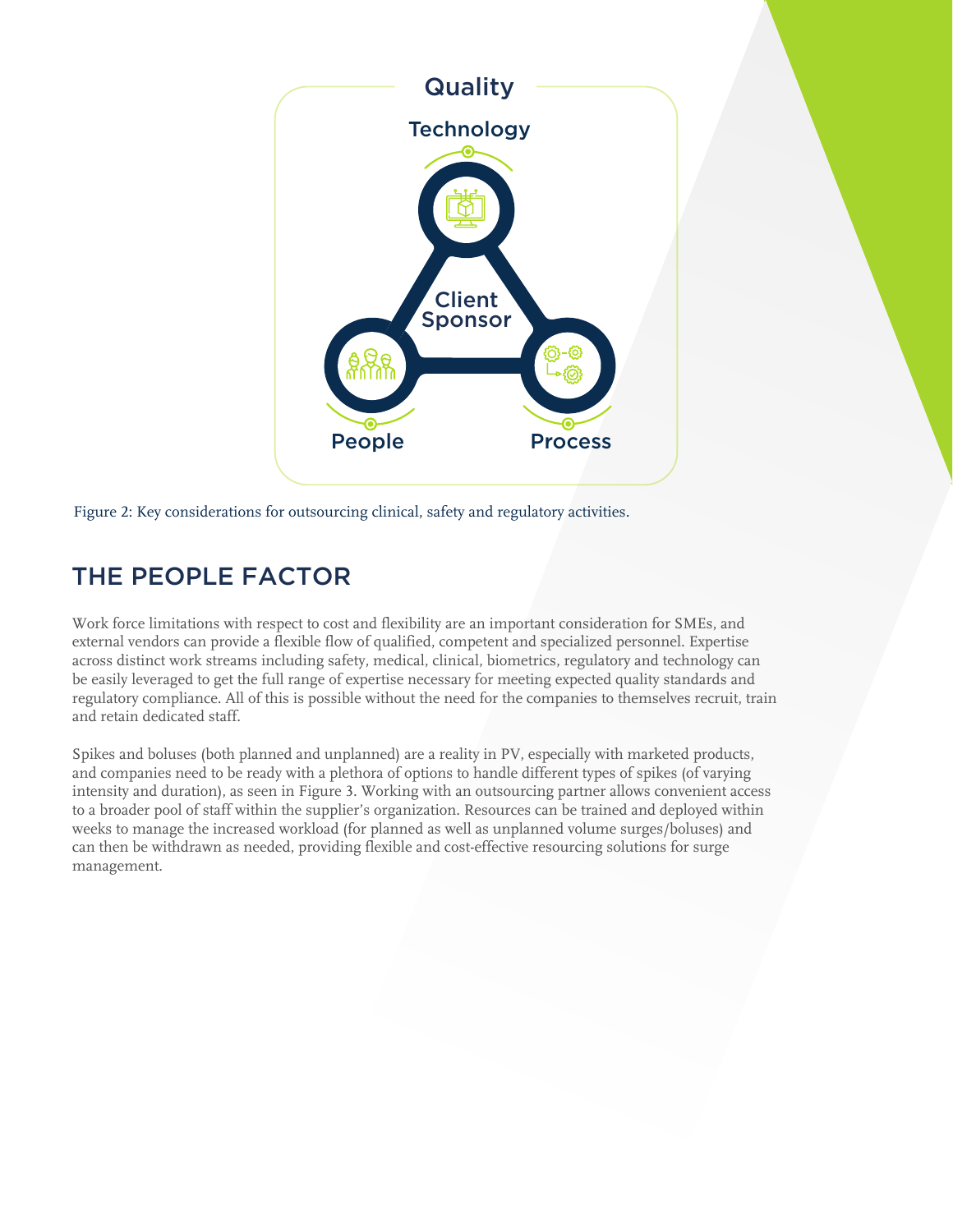

Figure 3: Companies need to be prepared for planned and unplanned spikes and boluses.

### THE PROCESS FACTOR

Developing the right processes to support end-to-end clinical development, regulatory and PV activities is both very costly and laborious. Specialty outsourcing organizations can provide ready-to-go, robust, tested and audited systems and procedures, eliminating the time and expense of starting from square one. These processes can be configured to the company products, processes and requirements. Further, these processes are updated on an ongoing basis to adapt to changing regulatory requirements and technological advances.

#### THE TECHNOLOGY FACTOR

Information technology is essential to enabling a robust safety and risk management operation and outsourcing vendors are able to provide ready-to-go infrastructure and technology services, as well as knowledgeable and experienced technology staff. This also ensures strong business continuity and disaster recovery plans.

Specialized vendors employ best-in-class quality systems and oversight with well-defined quality management plans, robust SLA compliance frameworks, and metrics, analytics and reporting. Such vendors can help build pragmatic and compliant systems to meet company requirements and development plans.

#### ADVANTAGES & BENEFITS OF SPECIALIZED SAFETY AND REGULATORY SOLUTIONS

In order to tackle the breadth of challenges in safety and risk management, the best strategy incorporates a holistic customer-centric approach that brings together an end-to-end PV solution comprised of safety, technology and advisory services (Figure 4). The model is further enhanced when a single vendor who can offer services in any area of PV that the sponsor company elects to outsource is employed. This integrated, flexible and shared services outsourcing model ensures regulatory compliance, quality data, product safety, lower risks, greater cost savings and allows the sponsor to focus on their core capabilities while developing and delivering new medicines to the market.

The effective combination of domain expertise, agile processes and robust technology results in high quality and compliant operations, increased efficiency and time savings. At the product level, this integrated approach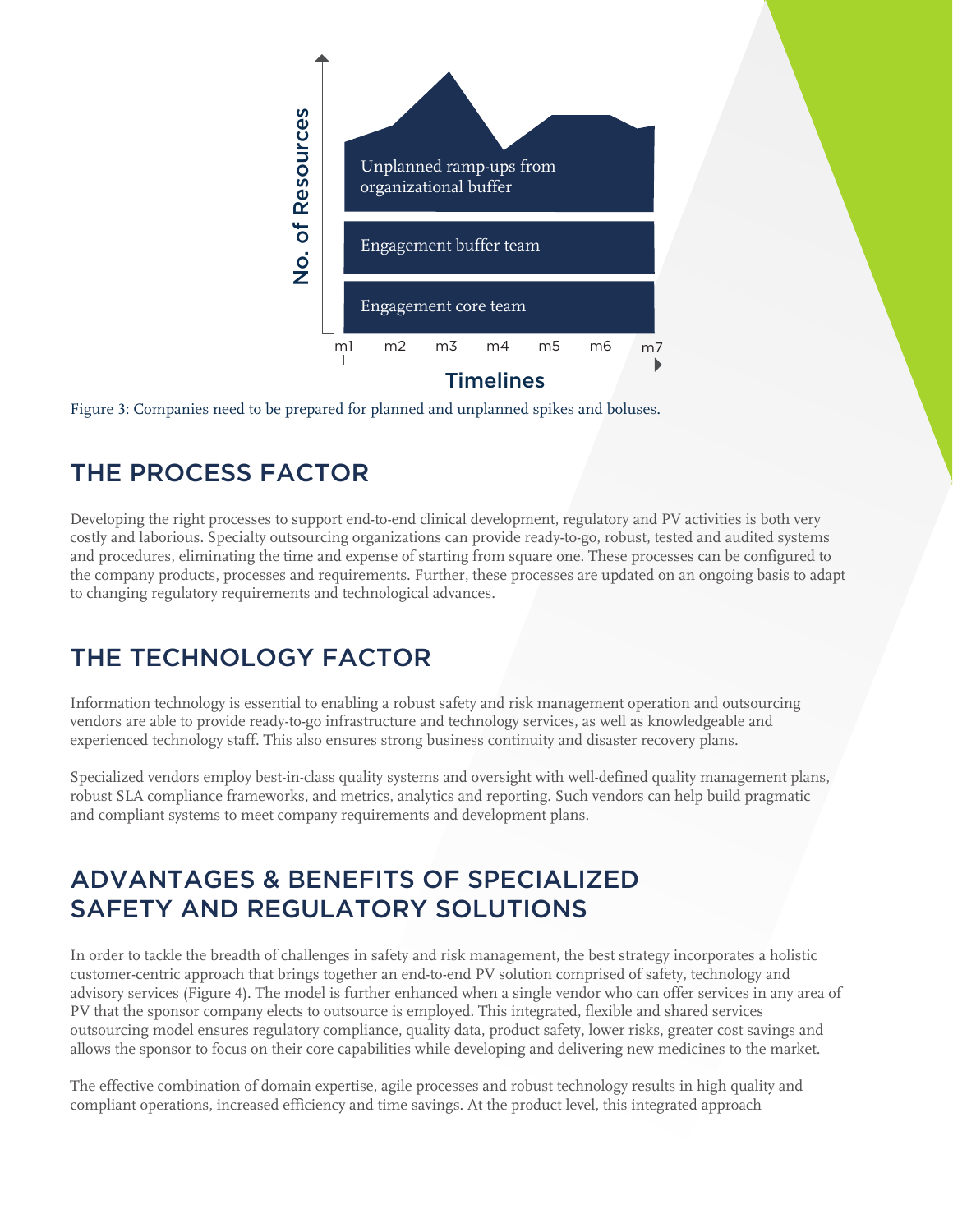allows real-time tracking of benefit-risk profile and enables the sponsor to make quicker and more informed decisions on risk minimization, ultimately supporting maintenance of efficacious and safer medicines in the market. An automated technology platform (as part of the integrated solution) plays a key role in effective PV management by fostering collaboration between disparate teams, enabling seamless processes and effective analysis of safety data.



Figure 4: Integrated regulatory and PV shared service model, encompassing end-to-end activities from safety database and call center implementation, to case processing and medical review, to safety surveillance and risk management.

Efficient study designs and the right analysis and reporting can significantly enhance the success rate of clinical trials. Similarly, teams that specialize in market access strategies and have an understanding of the regulatory environment in various markets can advise on the submission requirements for regulatory approvals, especially in semi-regulated or non-regulated markets. Such specialized clinical and regulatory support will increase the chances of successful clinical development programs and ultimately of the commercial success of the products.

### **CONCLUSION**

Both clinical trials and post-marketing activities for medical products continue to grow in complexity and scope. Furthermore, in this constantly evolving and more stringent regulatory environment, the task of managing patient safety in clinical trials is more demanding than ever. With this in mind, it is interesting to note that while most of the industry's risk management efforts have focused on post-marketing drug safety, the clinical trial process holds a broad array of other potential risks that could jeopardize a company's product development investment, including regulatory delays.

A common challenge across small- and medium-sized life science companies is how to create, develop and implement effective clinical, safety and regulatory operations that can scale and ensure regulatory compliance for their growing product portfolio. Some companies need advice and direction to get their operations started, while others who have processes in place may need help selecting and maintaining technology (e.g., safety database) and services (e.g., medical call center) to centralize and automate their operations.